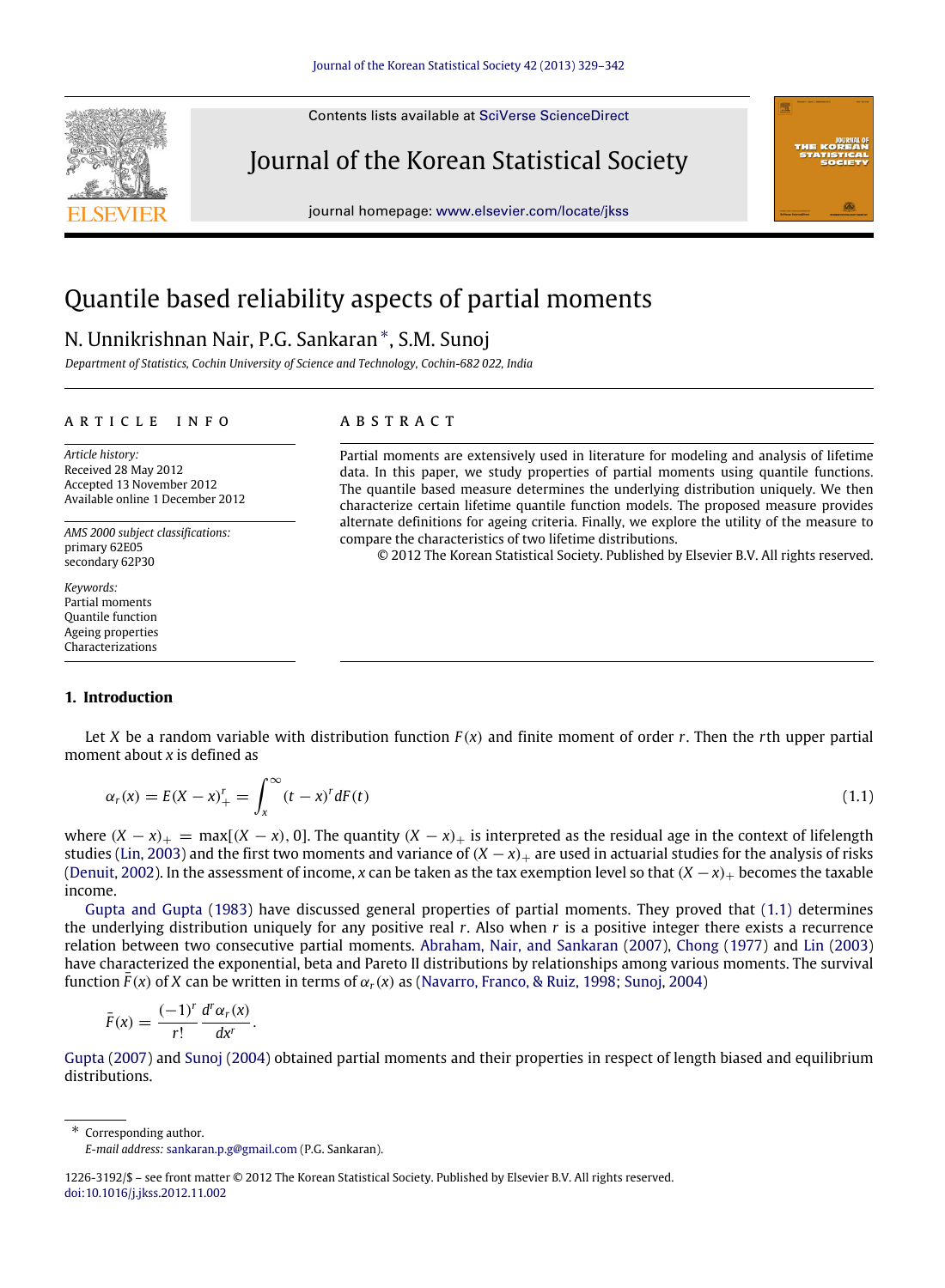All these theoretical results and applications thereof use the definition [\(1.1\)](#page-0-1) based on distribution function. A probability distribution can be specified either in terms of the distribution function or by the quantile function.

 $Q(u) = \inf_{x} \{x : F(x) \ge u\}, \quad 0 \le u \le 1$ 

and recently there has been substantial interest in modeling statistical data using quantile functions. Many of the quantile functions used in statistical theory and applications like various forms of lambda distributions [\(Freimer,](#page-12-5) [Mudholkar,](#page-12-5) [Kollia,](#page-12-5) [&](#page-12-5) [Lin,](#page-12-5) [1998;](#page-12-5) [Gilchrist,](#page-12-6) [2000;](#page-12-6) [Ramberg](#page-13-3) [&](#page-13-3) [Schmeiser,](#page-13-3) [1974;](#page-13-3) [van](#page-13-4) [Staden](#page-13-4) [&](#page-13-4) [Loots,](#page-13-4) [2009\)](#page-13-4), the power-Pareto distribution [\(Gilchrist,](#page-12-6) [2000;](#page-12-6) [Hankin](#page-13-5) [&](#page-13-5) [Lee,](#page-13-5) [2006\)](#page-13-5), Govindarajulu distribution [\(Nair,](#page-13-6) [Sankaran,](#page-13-6) [&](#page-13-6) [Vineshkumar,](#page-13-6) [2012\)](#page-13-6) etc. do not have tractable distribution functions.

For example in the case of the Govindarajulu distribution specified by

$$
Q(u) = \sigma[(\beta + 1)u^{\beta} - \beta u^{\beta+1}], \quad 0 \le u \le 1, \ \sigma, \beta > 0
$$

cannot be inverted from  $Q(u) = x$  to  $u = F(x)$  analytically. In practice, for purposes of analysis the procedure is to solve for *u* from the equation

$$
x = \sigma((\beta + 1)u^{\beta} - \beta u^{\beta+1})
$$

using numerical techniques, corresponding to chosen values of  $x$ . Such a collection of values of  $F(x)$  is insufficient to determine the characteristics of the distribution exactly. The only alternative to resolve the problem is to find quantilebased equivalents of the definitions of the characteristics and then use them for theoretical analysis. An illustration of this approach that led to new methodology, analysis and models in the context of reliability analysis can be seen in [Nair](#page-13-7) [and](#page-13-7) [Sankaran](#page-13-7) [\(2009\)](#page-13-7), [Nair,](#page-13-8) [Sankaran,](#page-13-8) [and](#page-13-8) [Vineshkumar](#page-13-8) [\(2011\)](#page-13-8) and [Nair](#page-13-9) [and](#page-13-9) [Vineshkumar](#page-13-9) [\(2010\)](#page-13-9). These works also indicate that even when the quantile functions are invertible, the approach provides alternative methodologies that have desirable properties and are easier for applications.

Thus a formulation of the definition and properties of partial moments in terms of quantile functions is essential to study them in the context of the quantile function model. Such a discussion has several advantages. Analytical properties of the partial moments obtained in this approach can be used as an alternative tool in modeling statistical data. Sometimes the quantile based approach is better in terms of tractability. New models and characterizations that are unresolvable in the distribution functions approach can be resolved with the aid of the quantile approach. For example, the sum of two quantile functions is again a quantile function. Hence starting with a partial mean of a quantile function, one can add another partial mean to generate a new partial mean and the corresponding new quantile function. This imparts considerable flexibility in modeling problems. See Sections [2](#page-1-0) and [3](#page-4-0) for a further elucidation of this and other aspects of the advantages of the quantile approach. In view of these, the objective of the present work is to initiate a discussion of quantile based partial moments in the context of reliability analysis.

The text is organized as follows. In Section [2,](#page-1-0) we present the definition of partial moments in terms of the quantile function. Various properties of the partial moments and their relationships with other basic reliability concepts are discussed. The proposed definition is used, in Section [3,](#page-4-0) to characterize certain lifetime quantile function models. The potential of quantile-based definition to characterize various notions of ageing is studied in Section [4.](#page-7-0) In Section [5](#page-10-0) we demonstrate the utility of some of the results by applying them to a real data. Finally, Section [6](#page-11-0) provides the utility of the new definition to compare characteristics of two life distributions.

## <span id="page-1-0"></span>**2. Basic results**

Let *X* be a a non-negative random variable with absolutely continuous distribution function *F* (*x*) and probability density function  $f(x)$ . When  $F(x)$  is strictly increasing, the quantile function  $Q(u)$  is obtained from the solution of  $F(x) = u$ , as  $x = Q(u)$ . The mean of the distribution, when  $Q(0) = 0$  is given by

<span id="page-1-2"></span>
$$
\mu = \int_0^1 Q(p) dp
$$
\n
$$
= \int_0^1 (1 - p) q(p) dp
$$
\n(2.1)

where  $q(u) = \frac{dQ(u)}{du}$  is the quantile density function.

Since  $F(x)$  is strictly increasing,  $f(x) > 0$  so that the quantile density function  $q(u)$  exists by virtue of the relation

<span id="page-1-1"></span>
$$
q(u)f(Q(u)) = 1. \tag{2.3}
$$

The quantile version of the partial moment is obtained by setting  $F(x) = u$  in [\(1.1\),](#page-0-1) which gives

$$
P_r(u) = \alpha_r(Q(u)) = \int_u^1 (Q(p) - Q(u))^r dp.
$$
\n(2.4)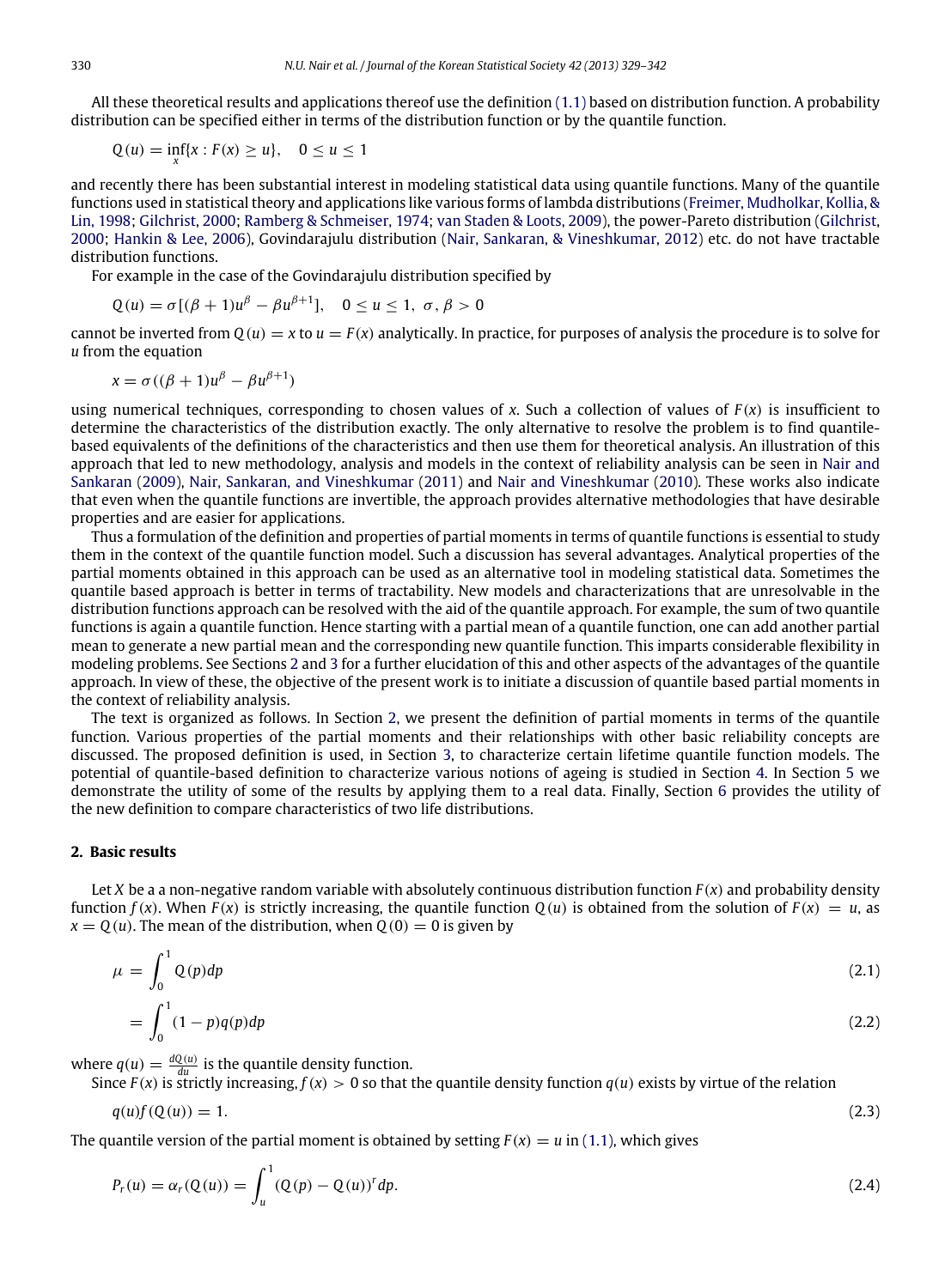Since the first two partial moments are generally in use, we confine the discussions to the cases  $r = 1$  and  $r = 2$  in [\(2.4\).](#page-1-1) When  $r = 1$ ,

$$
P_1(u) = \int_u^1 (Q(p) - Q(u)) \, dp.
$$

Integrating by parts we have the equivalent formula in terms of quantile density function given as

<span id="page-2-0"></span>
$$
P_1(u) = \int_u^1 (1 - p)q(p)dp
$$
\n(2.5)

and also

$$
P_1(u) = \int_u^1 Q(p) \, dp - (1 - u)Q(u). \tag{2.6}
$$

Likewise, the second partial moment is

$$
P_2(u) = \alpha_2(Q(u)) = \int_u^1 (Q(p) - Q(u))^2 \, dp
$$

and

<span id="page-2-1"></span>
$$
P_2'(u) = \frac{2P_1(u)P_1'(u)}{(1-u)}.\t(2.7)
$$

As mentioned earlier  $P_1(u)$  is an essential tool in analyzing certain types of quantile functions rather than a mere alternative to  $\alpha_1(x)$ . However, the former has some advantages over the latter as revealed in the discussions below.

It may be noticed that both  $\alpha_1(x)$  ( $\alpha_2(x)$ ) and  $P_1(u)$  ( $P_2(u)$ ) represent the same quantities with different interpretations. In fact *P*1(*u*)is the average of the *X* values that exceed the 100(1−*u*)% points of the distribution of *X* and *P*2(*u*)is interpreted similarly. However, by virtue of the properties of quantile functions,  $P_1(u)$  enjoys some special features in comparison with  $\alpha_1(x)$ . Let  $Q_1(u)$  and  $Q_2(u)$  be two quantile functions with partial means  $R_1(u)$  and  $S_1(u)$ . Then  $Q_1(u) + Q_2(u)$  is also a quantile function with quantile density function  $q_1(u) + q_2(u)$ . Accordingly Eq. [\(2.5\)](#page-2-0) gives the partial mean of  $Q(u) = Q_1(u) + Q_2(u)$ 

$$
P_1(u) = R_1(u) + S_1(u).
$$

Since the sum of two distribution functions need not be a distribution function, a corresponding additive property is not shared by  $\alpha_1(x)$ . Further if  $Y = g(X)$  is a non decreasing function of *X* then  $g(Q(u))$  is the quantile function of *Y*. Hence the partial mean of *Y* is obtained as  $P_Y(u) = g(P_X(u))$ . In particular under the linear transformation  $Y = aX + b$ ,  $a > 0$  we have  $P_Y(u) = aP_X(u)$ .

The variance of  $(X - x)_+$  is

<span id="page-2-3"></span>
$$
V_{+}(u) = \int_{u}^{1} (Q(p) - Q(u))^{2} dp - P_{1}^{2}(u)
$$
  
= 
$$
\int_{u}^{1} Q^{2}(p) dp - (Q(u) - P_{1}(u))^{2} + uQ^{2}(u).
$$
 (2.8)

From [\(2.5\)](#page-2-0) and [\(2.7\)](#page-2-1) the derivatives of  $P_1(u)$  and  $V_+(u)$  are given by

<span id="page-2-5"></span><span id="page-2-2"></span>
$$
P_1'(u) = -(1 - u)q(u) \tag{2.9}
$$

and

$$
V'_{+}(u) = \frac{2uP_1(u)P'_1(u)}{1-u}.\tag{2.10}
$$

Thus  $P_1(u)$  determines  $V_+(u)$  as

<span id="page-2-4"></span>
$$
V_{+}(u) = -\int_{u}^{1} (2pP_{1}(p)P'_{1}(p))/(1-p)dp = \frac{u}{1-u}P_{1}^{2}(u) + \int_{u}^{1} \frac{P_{1}^{2}(p)dp}{(1-p)^{2}}.
$$
\n(2.11)

From [\(2.10\),](#page-2-2) we have

$$
2P_1(u)P'_1(u) = \frac{(1-u)V'_+(u)}{u},
$$

which gives on integration,

$$
P_1^2(u) = -\int_u^1 \frac{(1-p)V_+^{\prime}(p)}{p} dp. \tag{2.12}
$$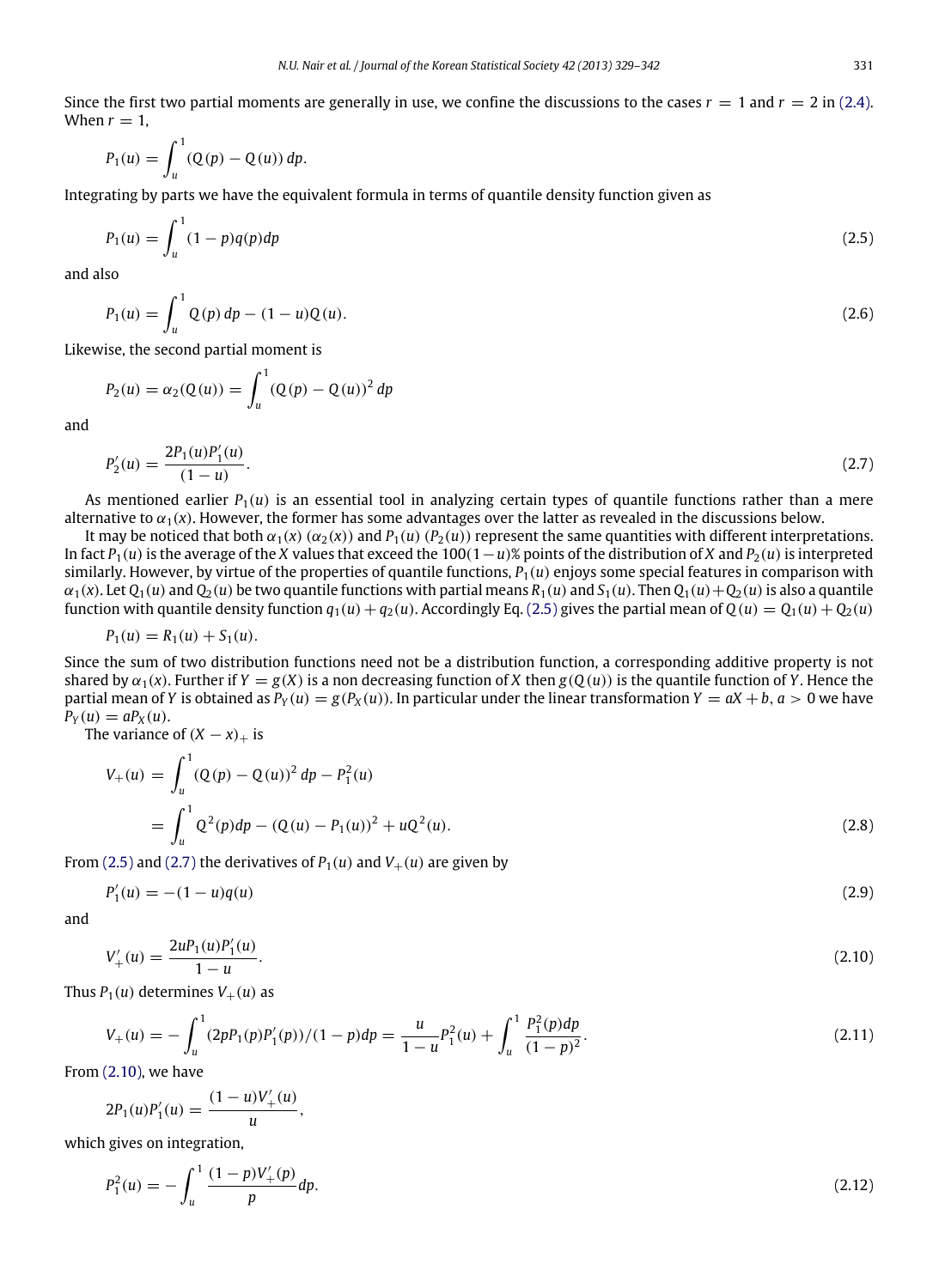| $\sim$<br>۰. | J |  |  |
|--------------|---|--|--|
|              |   |  |  |
|              |   |  |  |

<span id="page-3-0"></span>

| Table 1 |  |                                          |
|---------|--|------------------------------------------|
|         |  | Quantile partial means of distributions. |

| Distribution              | <b>Ouantile function</b>                                        | $P_1(u)$                                                                                                                                                                                                                                                                                                                            |
|---------------------------|-----------------------------------------------------------------|-------------------------------------------------------------------------------------------------------------------------------------------------------------------------------------------------------------------------------------------------------------------------------------------------------------------------------------|
| Exponential               | $-\lambda^{-1}$ log(1 – u)                                      | $\lambda^{-1}(1-u)$                                                                                                                                                                                                                                                                                                                 |
| Generalized lambda        | $\lambda_1 + \lambda_2^{-1}(u^{\lambda_3} - (1-u)^{\lambda_4})$ | $\frac{1}{\lambda_2} \left[ \frac{\lambda_4}{1+\lambda_4} (1-u)^{1+\lambda_4} + \frac{1-u^{\lambda_3+1}}{1+\lambda_3} - (1-u)u^{\lambda_3} \right]$                                                                                                                                                                                 |
| <b>Generalized Pareto</b> | $\frac{b}{a}\left[ (1-u)^{-\frac{a}{a+1}} - 1 \right]$          | $b(1-u)^{\frac{1}{a+1}}$                                                                                                                                                                                                                                                                                                            |
| van Staden-Loots          |                                                                 | $\lambda_1 + \lambda_2 \left[ \frac{1-\lambda_3}{\lambda_4} (u^{\lambda_4} - 1) - \frac{\lambda_3}{\lambda_4} ((1-u)^{\lambda_4} - 1) \right] \lambda_2 \left[ \frac{1-\lambda_3}{\lambda_4} \left( \frac{1-u^{1+\lambda_4}}{1+\lambda_4} - (1-u)u^{\lambda_4} \right) + \frac{\lambda_3}{1+\lambda_4} (1-u)^{1+\lambda_4} \right]$ |
| Govindarajulu             | $\sigma[(\beta+1)u^{\beta} - \beta u^{\beta+1}]$                | $\frac{\sigma}{\beta+2} \left[2 - (\beta+1)(\beta+2)u^{\beta} + 2\beta(\beta+2)u^{\beta+1} - \beta(\beta+1)u^{\beta+2}\right]$                                                                                                                                                                                                      |
| Half logistic             | $\sigma$ log $\frac{1+u}{1-u}$                                  | $2\sigma \log \frac{2}{1+\sigma}$                                                                                                                                                                                                                                                                                                   |
| Exponential geometric     | $\frac{1}{2}$ log $(\frac{1-pu}{2})$                            | $rac{1-p}{\lambda n} \log \left( \frac{1-pu}{1-n} \right)$                                                                                                                                                                                                                                                                          |
| Linear hazard quantile    | $(a+b)^{-1} \log \left( \frac{a+bu}{a(1+u)} \right)$            | $\frac{1}{b}$ log $\left(\frac{a+b}{a+bu}\right)$                                                                                                                                                                                                                                                                                   |
| Power                     | $\alpha u^{\frac{1}{\beta}}$                                    | $\alpha \left[1-u^{\frac{1}{\beta}}-(\beta+1)^{-1}\left(1-u^{1+\frac{1}{\beta}}\right)\right]$                                                                                                                                                                                                                                      |

This shows that  $V_+(u)$  determines  $P_1(u)$  also. Expressions of  $P_1(u)$  for various distributions that appear in the sequel are presented in [Table 1.](#page-3-0) Detailed proofs of [\(2.7\),](#page-2-1) [\(2.8\),](#page-2-3) [\(2.10\)](#page-2-2) and [\(2.11\)](#page-2-4) are given in [Appendix.](#page-12-7) Now we discuss properties of  $P_1(u)$  and  $P_2(u)$  in the context of reliability analysis. As background material, the quantile based definitions of the hazard rate function  $h(x) = \frac{f(x)}{F(x)}$ , mean residual life function  $m(x) = \frac{1}{F(x)} \int_x^{\infty} \overline{F}(t) dt$  and the variance residual life function  $\sigma^2(x) = \frac{2}{\bar{F}(x)} \int_x^{\infty} \int_s^{\infty} \bar{F}(t) dt ds - m^2(x)$  are required. By setting  $F(x) = u$ , the above functions are respectively equivalent to the hazard quantile function

<span id="page-3-1"></span>
$$
H(u) = h(Q(u)) = \frac{1}{(1 - u)q(u)}
$$
\n(2.13)

the mean residual quantile function

$$
M(u) = m(Q(u)) = \frac{1}{(1-u)} \int_{u}^{1} (1-p)q(p)dp
$$
\n(2.14)

and the variance residual quantile function

<span id="page-3-2"></span>
$$
V(u) = \sigma^2(Q(u)) = \frac{1}{1-u} \int_u^1 Q^2(p) dp - (M(u) + Q(u))^2
$$
  
= 
$$
\frac{1}{1-u} \int_u^1 M^2(p) dp.
$$
 (2.15)

For derivations of the formulas [\(2.13\)](#page-3-1) to [\(2.15\)](#page-3-2) and various identities connecting them we refer to [Nair](#page-13-7) [and](#page-13-7) [Sankaran](#page-13-7) [\(2009\)](#page-13-7). It follows from [\(2.5\),](#page-2-0) [\(2.9\)](#page-2-5) and [\(2.15\)](#page-3-2) that

$$
H(u) = -\frac{1}{P_1'(u)},\tag{2.16}
$$

<span id="page-3-3"></span>
$$
M(u) = \frac{P_1(u)}{1 - u} \tag{2.17}
$$

<span id="page-3-4"></span>and 
$$
V(u) = \frac{1}{1-u} \int_{u}^{1} \frac{P_1^2(p)}{(1-p)^2} dp.
$$
 (2.18)

An immediate consequence of the above identities is the potential of  $P_1(u)$  to provide alternative definitions of ageing criteria and stochastic orders. These aspects will be discussed in the subsequent sections.

The partial moments can be related to two other types of moments employed in the analysis of quantile function. These are the *L*-moments defined by

$$
L_r = \int_0^1 \sum_{k=0}^{r-1} (-1)^{r-1-k} {r-1 \choose k} {r-1+k \choose k} u^k Q(u) du, \quad r = 1, 2, 3, ...
$$

and the probability weighted moments

$$
\theta_{r,s,t} = \int_0^1 [Q(u)]^r u^s (1-u)^t du.
$$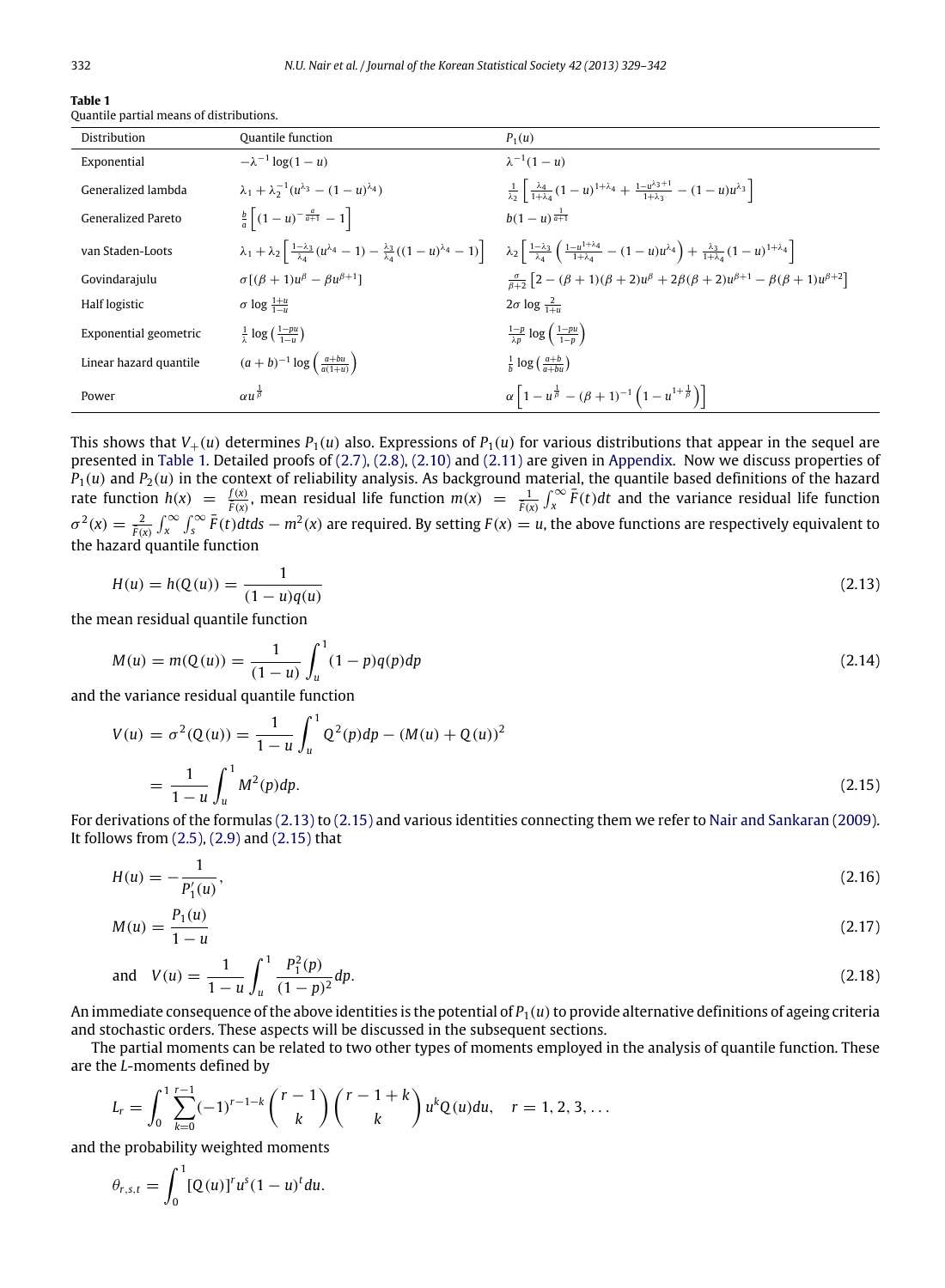These two sets of moments are mutually related, the relationship for the first four moments being

$$
\theta_{1,0,0} = L_1 = E(X) \tag{2.19}
$$

<span id="page-4-1"></span>
$$
\theta_{1,1,0} = \frac{1}{2}(L_2 + L_1) \tag{2.20}
$$

$$
\theta_{1,2,0} = \frac{1}{6}(L_3 + 3L_2 + 2L_1) \tag{2.21}
$$

<span id="page-4-2"></span>
$$
\theta_{1,3,0} = \frac{1}{20}(L_4 + 5L_3 + 9L_2 + 5L_1). \tag{2.22}
$$

One can also write the *L*'s in terms of θ's from the above. Now from

 $L_1 = \int_1^1$  $\int_0^1 Q(u) du = \int_0^1$  $\int_{0}^{1} (1-u)q(u)du$  (by integration by parts) and since  $P'_1(u) = (1 - u)q(u)$ , we obtain

$$
L_1 = -\int_0^1 P_1'(u) du = P_1(0).
$$

Further

$$
L_2 = \int_0^1 (2u - 1)Q(u)du = \int_0^1 u(1 - u)q(u)du
$$
  
=  $-\int_0^1 uP'_1(u)du$   
=  $\int_0^1 P_1(u)du$ .

Similarly

$$
L_3 = \int_0^1 (6u^2 - 6u + 1)Q(u)du
$$
  
= 
$$
\int_0^1 (4u - 1)P_1(u)du
$$

and

$$
L_4 = \int_0^1 (20u^3 - 30u^2 + 12u - 1)Q(u)du
$$
  
= 
$$
\int_0^1 (15u^2 - 10u + 1)P_1(u)du.
$$

That the probability weighted moments can also be expressed in terms of  $P_1(u)$  now follows from the relationships in [\(2.19\)](#page-4-1) through [\(2.22\).](#page-4-2) For a general discussion of probability weighted moments and L-moments, we refer to [Hosking](#page-13-10) [and](#page-13-10) [Wallis](#page-13-10) [\(1997\)](#page-13-10).

# <span id="page-4-0"></span>**3. Characterizations**

In this section we discuss the application of partial moments in characterizing distributions. In the first place it may be noticed from Eqs. [\(2.9\)](#page-2-5) that the quantile function can be recovered from the functional form of  $P_1(u)$  as

$$
Q(u) = -\int_0^u \frac{P'_1(p)dp}{1-p}.
$$

Hence all the quantile functions given in [Table 1](#page-3-0) are characterized by the corresponding forms of *P*1(*u*). Further from Eq. [\(2.7\)](#page-2-1) it is evident that  $P_2(u)$  is uniquely determined from  $P_1(u)$ .

Families of distributions for which variance is a function of the mean is a problem of interest in distribution theory. For example, see [Letac](#page-13-11) [and](#page-13-11) [Mora](#page-13-11) [\(1990\)](#page-13-11) and [Morris](#page-13-12) [\(1982\)](#page-13-12) and their references. A somewhat similar problem is addressed in the context of reliability analysis by [Gupta](#page-12-8) [and](#page-12-8) [Kirmani](#page-12-8) [\(2000\)](#page-12-8) when they seek the functional forms of the coefficient of variation that characterize residual life distribution. In the same way it is possible to characterize a family of distributions by the quantile partial coefficient of variation *C*(*u*) defined by

$$
g(u) = C2(u) = \frac{V_{+}(u)}{P_{1}^{2}(u)}.
$$
\n(3.1)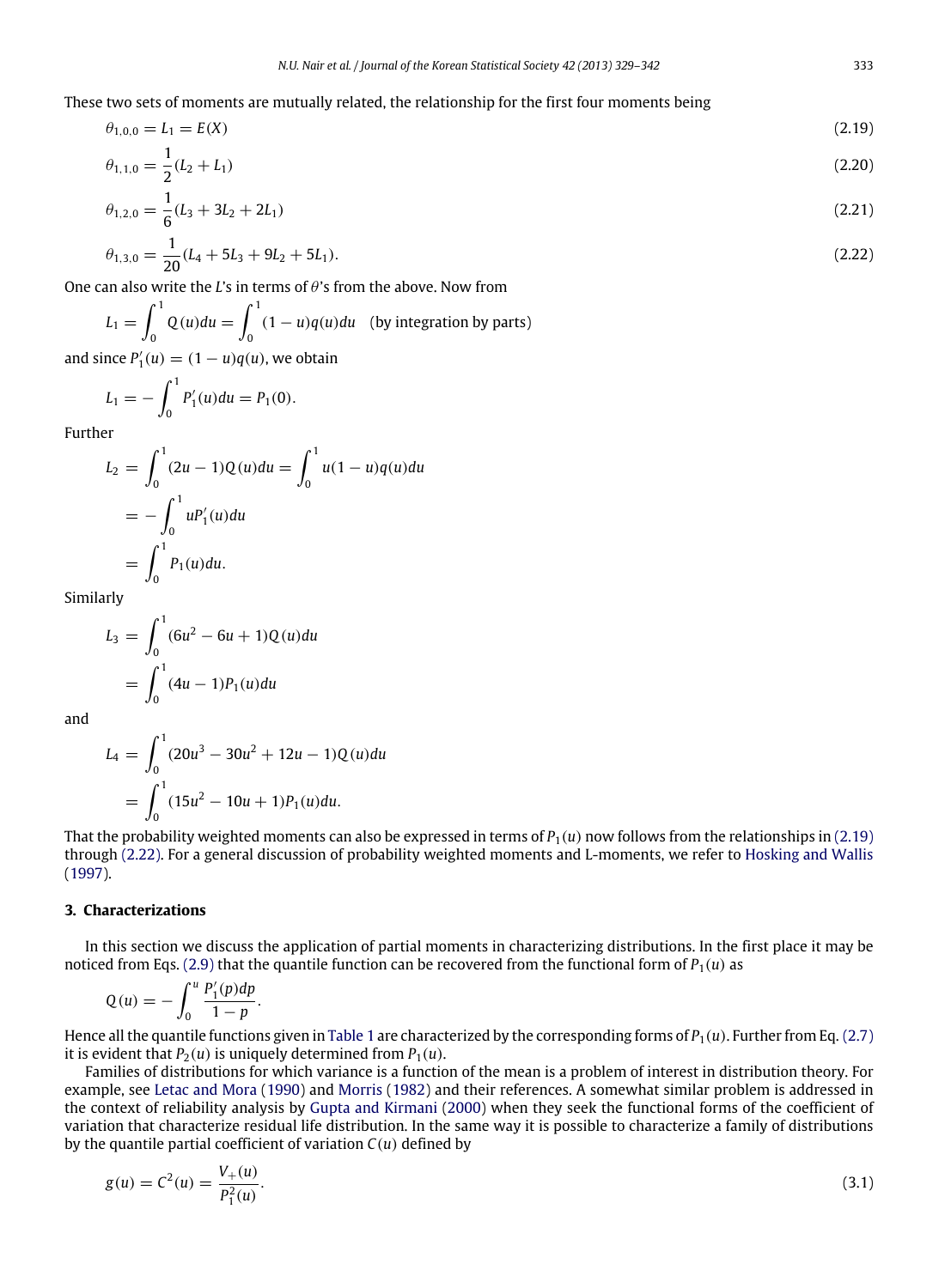**Theorem 3.1.** *The quantile density function*  $q(u)$  *of X is represented in terms of*  $g(u)$  *as* 

<span id="page-5-1"></span>
$$
q(u) = \frac{\mu}{2} \frac{g'(u)}{(1-u)g(u) - u} \exp\left[\frac{1}{2} \int_0^u \frac{(1-p)g'(p)dp}{p - (1-p)g(p)}\right].
$$
\n(3.2)

*In this case*

<span id="page-5-0"></span>
$$
P_1(u) = \mu \exp\left[\frac{1}{2} \int_0^u \frac{(1-p)g'(p)dp}{p - (1-p)g(p)}\right].
$$
\n(3.3)

**Proof.** To prove this, we have

 $V_+(u) = g(u)P_1^2(u)$ 

which gives

$$
V'_{+}(u) = P_1^2(u)g'(u) + 2P_1(u)P'_1(u)g(u).
$$

Also from [\(2.10\)](#page-2-2)

$$
V'_{+}(u) = \frac{2u}{1-u} P_1(u) P'_1(u).
$$

Hence

$$
\frac{P_1'(u)}{P_1(u)} = \frac{(1-u)g'(u)}{2[u-(1-u)g(u)]}.
$$

Integrating over  $(0, u)$ , we have  $(3.3)$ . The expression for  $q(u)$  is obtained directly from  $(2.9)$ . Notice also that  $(3.3)$  says that the partial mean is uniquely determined from the coefficient of variation  $C(u)$ .  $\square$ 

To illustrate [Theorem 3.1,](#page-5-1) we characterize the family of distributions when *g*(*u*) has bilinear form.

**Theorem 3.2.** *The random variable X follows the generalized Pareto distribution*

$$
Q(u) = \frac{b}{a} \left[ (1 - u)^{-\frac{a}{a+1}} - 1 \right], \quad a > -1, \quad b > 0
$$
\n(3.4)

*if and only if*

<span id="page-5-3"></span><span id="page-5-2"></span>
$$
g(u) = \frac{u+c}{1-u} \tag{3.5}
$$

*for some*  $c > 0$ *.* 

**Proof.** Assuming [\(3.5\),](#page-5-2) we have

$$
g'(u) = \frac{1+c}{(1-u)^2}
$$

and

$$
\frac{1}{2}\int_0^u \frac{(1-p)g'(p)}{p-(1-p)g(p)}\,dp=\log(1-u)^{\frac{1+c}{2c}}.
$$

Hence

$$
P_1(u) = \mu (1 - u)^{\frac{1+c}{2c}}
$$
  
 
$$
q(u) = \frac{\mu (1 + c)}{2c} (1 - u)^{\frac{1+c}{2c} - 2}
$$

and

$$
Q(u) = \int_0^u q(p) dp = \frac{\mu}{u} \left[ (1 - u)^{-\frac{a}{a+1}} - 1 \right]
$$

with  $a = \frac{1-c}{1+c}$ . Conversely for the distribution [\(3.4\),](#page-5-3)

$$
P_1(u) = b(1-u)^{\frac{1}{a+1}}
$$
 and  $V_+(u) = b^2 \left(u + \frac{1+a}{1-a}\right)(1-u)^{\frac{2}{a+1}-1}$ 

verifying [\(3.5\)](#page-5-2) with  $c = \frac{1+a}{1-a}$ , which completes the proof.  $□$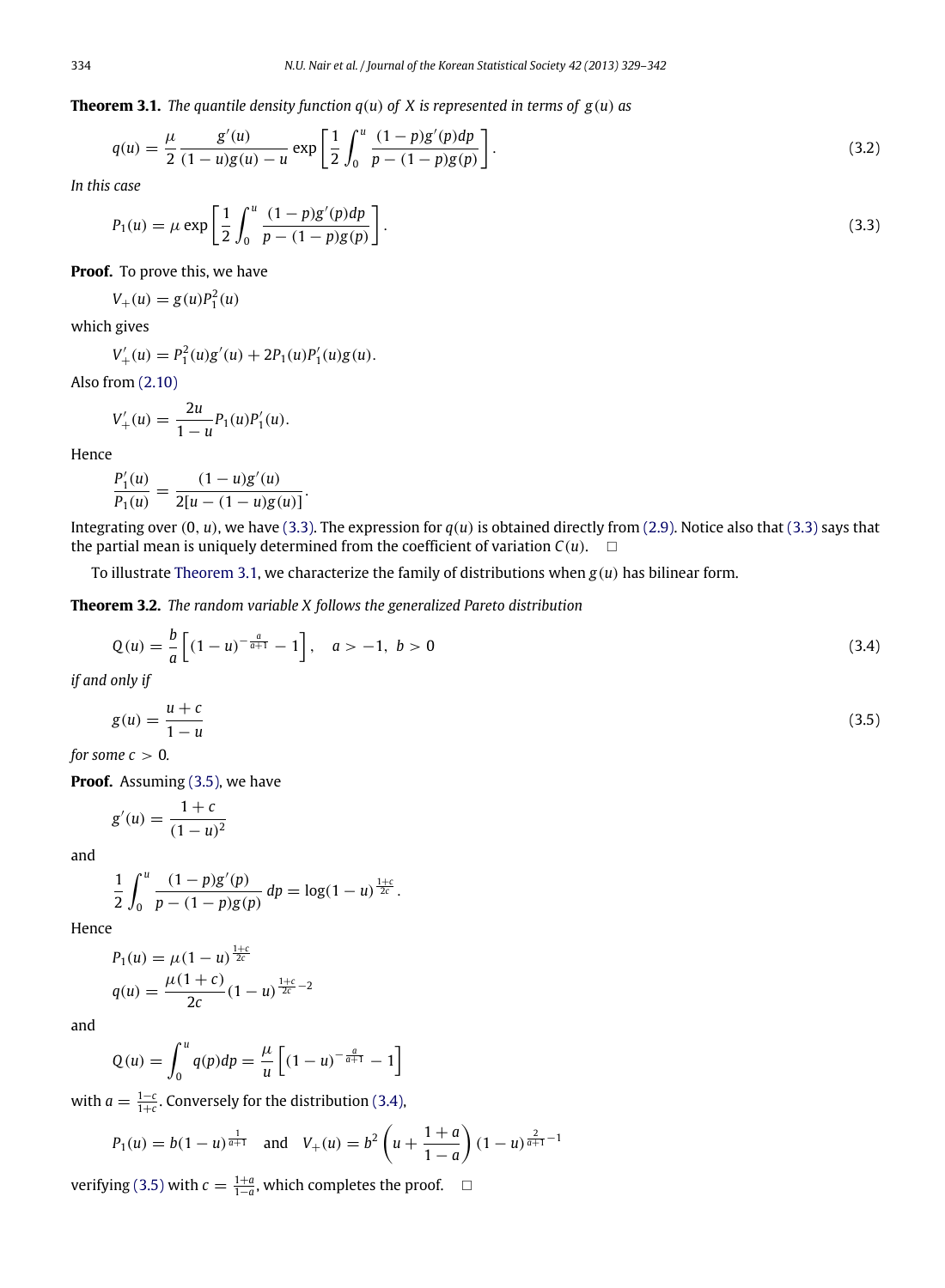**Remark 3.1.** The generalized Pareto model [\(3.4\)](#page-5-3) contains the exponential distribution with mean  $\mu$  as  $c \to 1$  ( $a \to 0$ ). When −1 < *a* < 0, we have the rescaled beta distribution with

$$
\bar{F}(x) = \left(1 - \frac{x}{R}\right)^d, \quad 0 < x < R, \ d > 0
$$

where  $d = -\frac{2c}{1+c}$  and when  $a > 0$ , the Pareto distribution

$$
\bar{F}(x) = \left(1 - \frac{x}{\beta}\right)^{-d}, \quad x > 0, \ \beta, d > 0
$$

with  $d = \frac{2c}{1-c}$  results. The uniform distribution is a special case of the rescaled beta when  $d = 1$ .

**Remark 3.2.** The relationship

$$
P_1(u) = \mu (1 - u)^{\frac{1+c}{2c}}
$$

characterizes the generalized Pareto family. In particular the linear function

$$
P_1(u) = a + bu
$$

holds for all *u* and *b* < 0 if and only if *X* is exponential. When *b* > 0, there is no distribution since in that case

$$
\int_u^1 (1-p)q(p)dp = a + bu
$$

leads to

$$
q(u)=-\frac{b}{1-u}<0.
$$

The corresponding *Q*(*u*) is decreasing and does not qualify as a quantile function.

**Theorem 3.3.** *The distribution of X is exponential if and only if*  $V_+(u)$  *is a function of the form* 

$$
V_+(u) = a + bu^2, \quad b < 0. \tag{3.6}
$$

**Proof.** The exponential distribution has

<span id="page-6-0"></span>
$$
V_+(u) = \frac{1 - u^2}{\lambda^2}
$$

so that [\(3.6\)](#page-6-0) satisfies with  $a = \frac{1}{\lambda^2}$  and  $b = -\frac{1}{\lambda^2} < 0$ . Conversely (3.6) implies that

$$
2uP_1(u)P'_1(u) = 2bu(1-u)
$$

giving

$$
P_1^2(u) = -2b(1-u)^2
$$

so that

 $P_1(u) = c(1 - u);$   $c = (-2b)^{1/2} > 0.$ 

Thus  $q(u) = c(1 - u)^{-1}$ , the quantile function of the exponential law with mean *c*. □

Apart from identifying the exact distribution that corresponds to a desired functional form of  $P_1(u)$ , these characterizations have another important application in modeling. If  $R_1(u)$  and  $S_1(u)$  are partial means of  $Q_1(u)$  and  $Q_2(u)$  satisfying

$$
P_1(u) = R_1(u) + S_1(u)
$$

then the quantile function corresponding to  $P_1(u)$  is  $Q(u) = Q_1(u) + Q_2(u)$ . This is the converse of the result stated in Section [2,](#page-1-0) and is useful in constructing new distributions. The simplest form of partial mean (no nondegenerate distribution has a constant partial mean) is the linear form

$$
R_1(u)=a+bu, \quad b<0
$$

of the exponential distribution. Suppose that *Y* is random variable with uniform distribution  $F(x) = \frac{x}{c}$ ,  $0 \le c \le c$ , so that the quantile function is  $Q(u) = cu$ . Then *Y* has partial mean

$$
S_1(u) = \frac{c(1-u)^2}{2}.
$$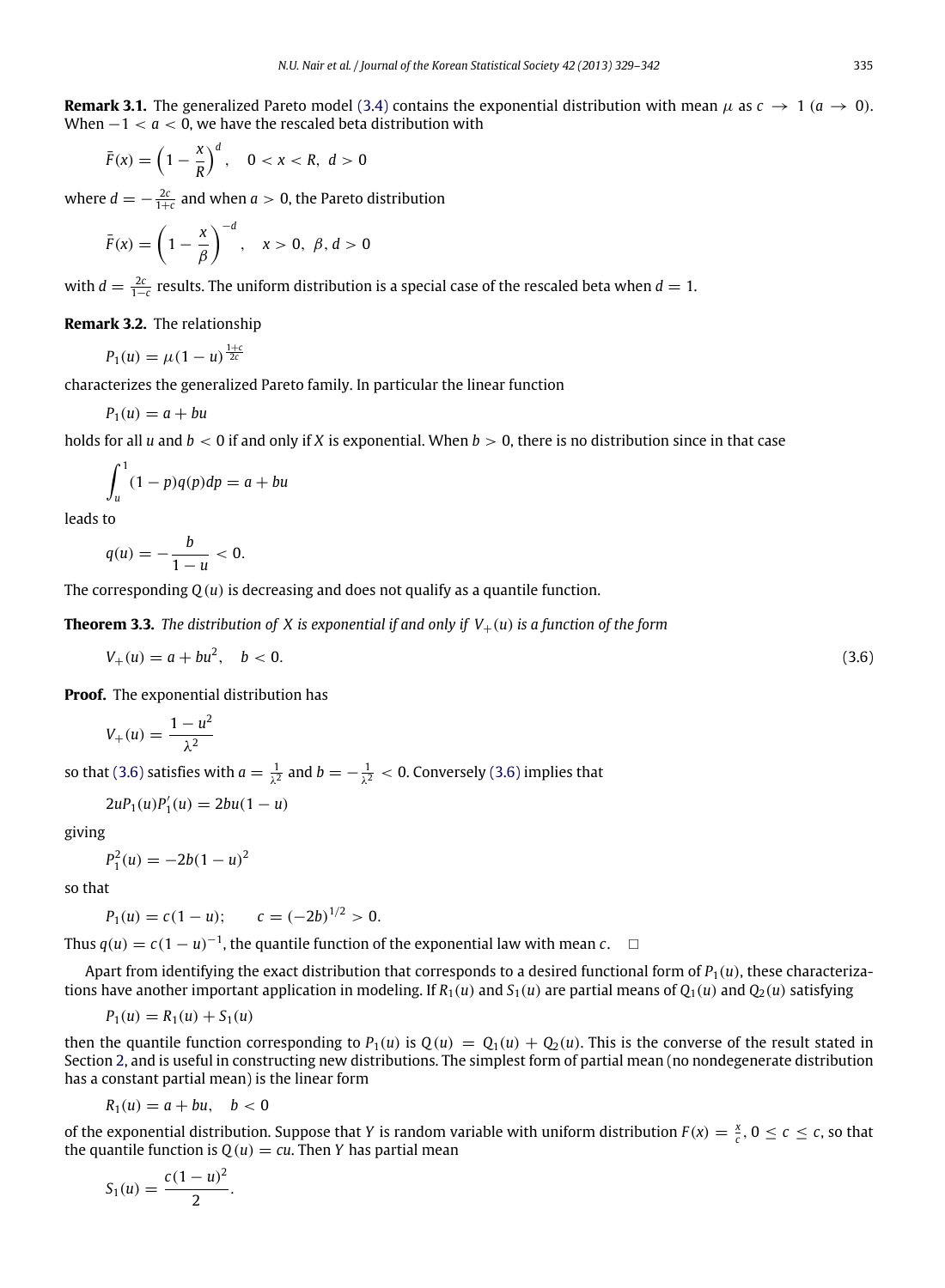Accordingly

$$
P_1(u) = \frac{c(1-u)^2}{2} + a + bu
$$

has quantile function

 $Q(u) = cu + b \log(1 - u), \quad c > 0, b > 0,$ 

with support as  $(0, \infty)$  and partial mean as a quadratic function. Note that in this case an analytic form for  $F(x)$  is not available. This process can be applied to any two quantile functions in [Table 1,](#page-3-0) thus generating partial means with a wide variety of shapes. There is always scope for finding reasonable approximation to a desired functional form of  $P_1(u)$  and the corresponding distribution. Such a methodology is not shared by the distribution function approach.

# <span id="page-7-0"></span>**4. Ageing properties**

As mentioned earlier, *P*1(*u*) can be employed to provide alternative definitions of various ageing criteria used in reliability theory. One of the advantages is that all the ageing concepts can be expressed in terms of  $P_1(u)$  instead of having to use different functions  $H(u)$ ,  $M(u)$  and  $V(u)$  as in the conventional definitions. The following results are proposed, based on the definitions of ageing concepts in terms of quantile functions discussed in [Nair,](#page-13-13) [Sankaran,](#page-13-13) [and](#page-13-13) [Vineshkumar](#page-13-13) [\(2008\)](#page-13-13) and [Nair](#page-13-14) [and](#page-13-14) [Vineshkumar](#page-13-14) [\(2011\)](#page-13-14). We say that *X* has increasing (decreasing) failure rate, IFR (DFR) if *H*(*u*) is increasing (decreasing) in *u*.

**Proposition 4.1.** *X is IFR (DFR) if and only if P*1(*u*) *is convex (concave). Further, the hazard quantile function is bathtub (upside down bathtub) shaped with a single change point*  $u_0$  *if*  $P_1(u)$  *is concave (convex) in*  $(0, u_0)$  and convex (concave) in  $(u_0, 1)$ .

<span id="page-7-1"></span>Proof follows from [\(2.16\).](#page-3-3)

**Proposition 4.2.** *X* is IFRA  $\Leftrightarrow$   $P'_1(u) \leq \frac{Q(u)}{\log(1-u)}$ .

**Proof.** *X* is IFRA  $\Leftrightarrow -\frac{(1-u)}{Q(u)}$  is increasing

$$
\begin{aligned} \Leftrightarrow & Q(u) + \log(1 - u)((1 - u)q(u)) \ge 0 \\ \Leftrightarrow & Q(u) - P_1'(u) \log(1 - u) \ge 0 \\ \Leftrightarrow & P_1'(u) \le \frac{Q(u)}{\log(1 - u)}. \end{aligned}
$$

The lifetime *X* has decreasing mean residual life (DMRL) if  $M(u)$  is decreasing in  $u$ .

**Proposition 4.3.** *X* is DMRL  $\Leftrightarrow \frac{P_1(u)}{1-u}$  is decreasing.

<span id="page-7-2"></span>The proof follows from [\(2.1\).](#page-1-2)

**Proposition 4.4.** *X is NBU (new better than used) if and only if*

$$
\int_v^{u+v-uv} \frac{P'_1(p)}{1-p} dp \ge \int_0^u \frac{P'_1(p)}{1-p} dp.
$$

**Proof.** *X* is NBU  $\Leftrightarrow$   $Q(u + v - uv) \leq Q(u) + Q(v)0 \leq u, v < 1$ .

$$
\Leftrightarrow \int_{v}^{u+v-uv} q(p) dp \le \int_{0}^{u} q(p) dp
$$
  
 
$$
\Leftrightarrow \int_{v}^{u+v-uv} \frac{P_1'(p)}{1-p} dp \ge \int_{0}^{u} \frac{P_1'(p)}{1-p} dp. \quad \Box
$$

**Proposition 4.5.** *X* is NBUE (new better than used in expectation)  $\Leftrightarrow$   $P_1(u) \leq M(1-u)$ .

This follows from the fact that *X* is NBUE  $\Leftrightarrow M(u) \leq M(0)$  and [\(2.17\).](#page-3-4)

**Proposition 4.6.** *X* is HNBUE (harmonically new better than used in expectation)  $\Leftrightarrow$  S(*u*)  $\leq e^{-\frac{Q(u)}{\mu}}$  where S(*u*) =  $\frac{P_1(u)}{\mu}$  is the *scaled quantile partial mean.*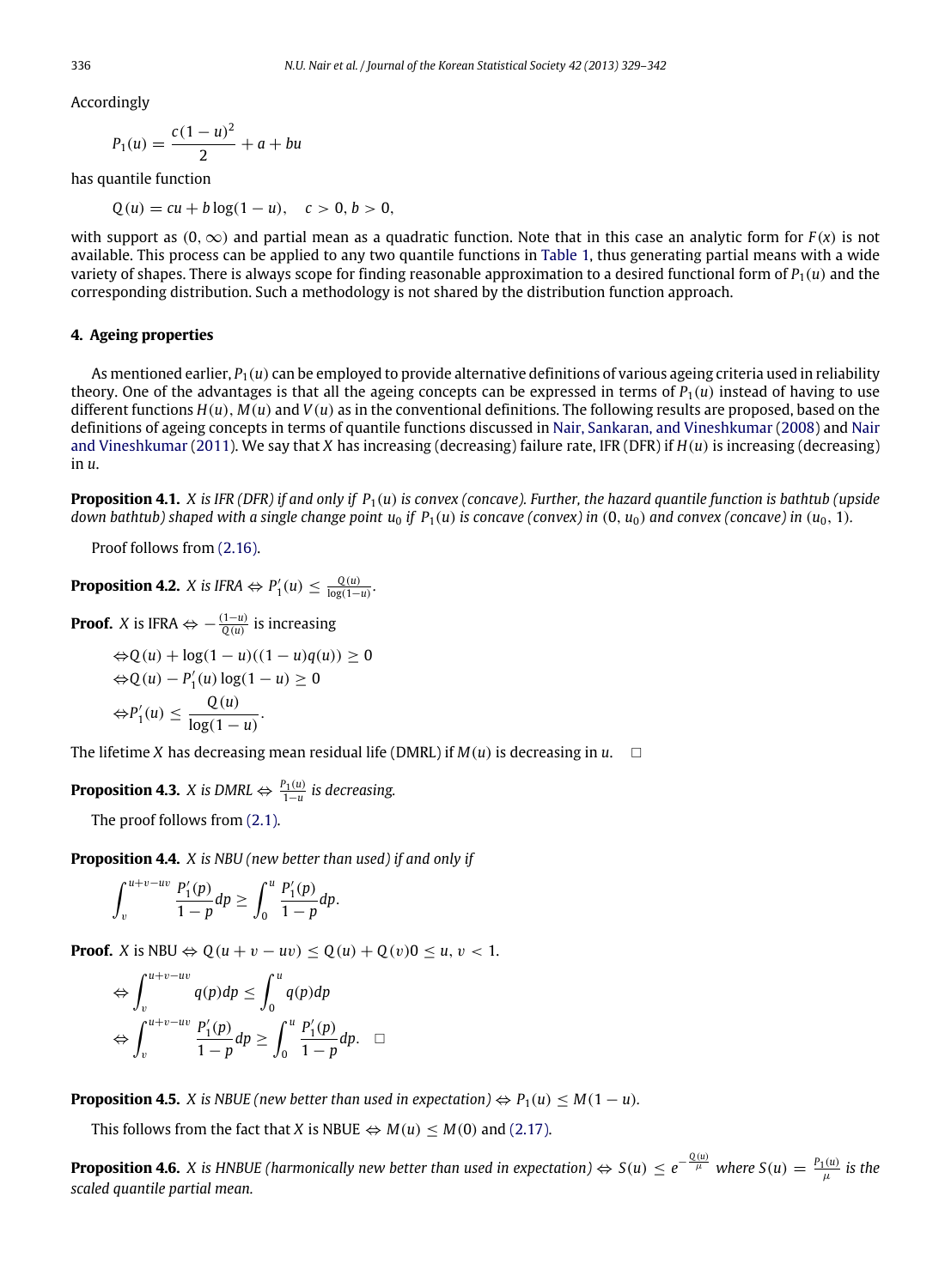**Proof.**

$$
X \text{ is HNBUE } \Leftrightarrow \int_{u}^{1} (1 - p)q(p) dp \le \mu \exp\left[-\frac{Q(u)}{\mu}\right]
$$

$$
\Leftrightarrow \mu - \int_{0}^{u} (1 - p)q(p) dp \le \mu \exp\left[-\frac{Q(u)}{\mu}\right]
$$

$$
\Leftrightarrow \mu - \int_{0}^{u} P_{1}'(p) dp \le \mu \exp\left[-\frac{Q(u)}{\mu}\right]
$$

$$
\Leftrightarrow S(u) \le \exp\left[-\frac{Q(u)}{\mu}\right]. \quad \Box
$$

**Definition 4.1.** We say that *X* is new better than used in hazard rate (NBUHR) if  $h(0) \leq h(x)$  or  $H(0) \leq H(u)$ . **Proposition 4.7.** *X* is *NBUHR*  $\Leftrightarrow$   $P'_1(0) \leq P'_1(u)$ *.* 

**Definition 4.2.** We say that *X* is new better than used in hazard rate average (NBUHR) if  $h(0) \leq \frac{1}{\alpha} \int_0^x h(t) dt$ . **Proposition 4.8.** *X* is NBUHRA  $\Leftrightarrow$   $P'_1(0) \leq \frac{Q(0)}{\log(1-u)}$ .

**Definition 4.3.** The random variable *X* is said to have IFRA $*t_0$  if  $\bar{F}(t_0) \geq \bar{F}^b(x)$  for all  $x \geq t_0 > 0$  and  $\frac{t_0}{x} \leq b < 1$ .

**Proposition 4.9.** *X* is IHRA  $* t_0 \Leftrightarrow$ 

$$
-\int_0^u \frac{P'_1(p)}{1-p} dp \ge \frac{Q(u_0) \log(1-u)}{\log(1-u_0)}; \quad 0 \le u_0 < 1 \text{ and } t_0 = Q(u_0).
$$

**Definition 4.4.**  $X$  belongs to decreasing mean residual harmonic average (DMRLHA) if  $\left[\frac{1}{x}\int_0^x\frac{dt}{mt}\right]^{-1}$  is decreasing in  $x$ .

**Proposition 4.10.** *X* is DMRLH  $A \Leftrightarrow -\log P_1(u) \le (1-u)Q(u)$ .

**Proof.** *X* is DMRLHA

$$
\Leftrightarrow \frac{1}{Q(u)} \int_0^u \frac{q(p)dp}{M(p)} \text{ is increasing in } u.
$$
  
\n
$$
\Leftrightarrow \frac{1}{Q(u)} \int_0^u \frac{(1-p)q(p)dp}{\int_p^1 (1-s)q(s)ds} \text{ is increasing}
$$
  
\n
$$
\Leftrightarrow \frac{1}{Q(u)} \int_0^u -\frac{d}{dp} (\log \int_p^1 (1-s)q(s)ds)dp \text{ is increasing}
$$
  
\n
$$
\Leftrightarrow \frac{1}{Q(u)} \int_0^u -\frac{d}{dp} \log P_1(p)dp \text{ is increasing}
$$
  
\n
$$
\Leftrightarrow \frac{1}{Q(u)} P_1(u) \text{ is increasing.}
$$
  
\n
$$
\Leftrightarrow \frac{d}{du} \frac{\log P_1(u)}{Q(u)} \le 0
$$
  
\n
$$
\Leftrightarrow -\log P_1(u) \le (1-u)Q(u). \quad \Box
$$

**Definition 4.5.** *X* is said to be used better than aged (UBA) if and only if  $\bar{F}(x+t) \geq \bar{F}(t) \exp\left[-\frac{x}{m(\infty)}\right]$ ,  $x \geq 0, t \geq 0$  and  $m(\infty) < \infty$ .

**Proposition 4.11.**

$$
X \text{ is UBA } \Leftrightarrow \int_v^{v+(1-v)u} \frac{P'_1(p)}{1-p} dp \le -P'_1(1) \log(1-p).
$$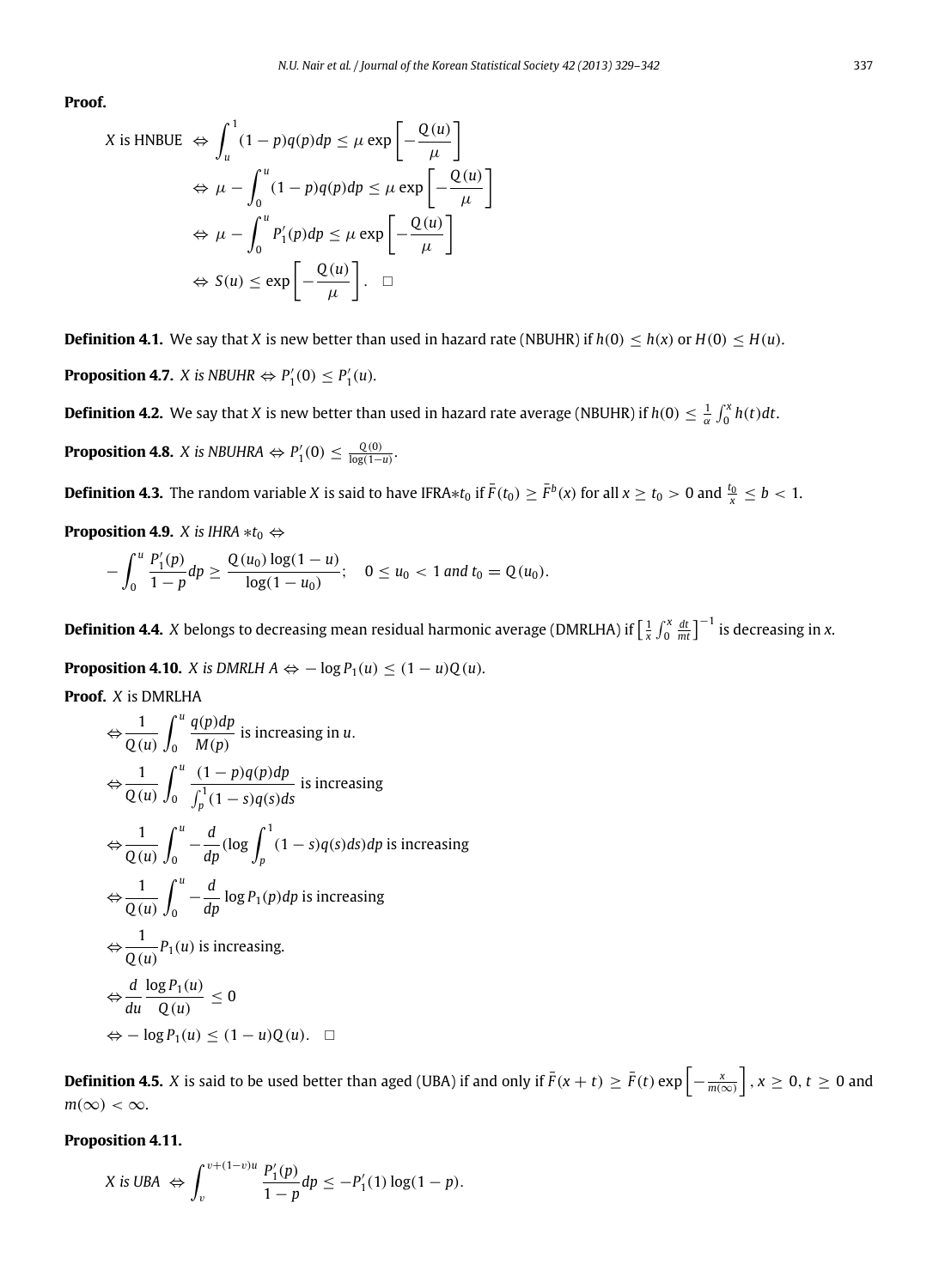**Proof.**  $m(\infty) < \infty$  implies  $M(1) < \infty$ . Now

$$
M(1) = \lim_{u \to 1} M(u) = \lim_{u \to 1} \frac{\int_u^1 (1 - p) q(p) dp}{1 - u}
$$
  
= 
$$
\lim_{u \to 1} -\frac{(1 - u) q(u)}{-1} = \lim_{u \to 1} \frac{1}{1 + (u)} = \lim_{u \to 1} -P'_1(u)
$$
  
= 
$$
-P'_1(1).
$$

Noting that  $\frac{\bar{F}(x+t)}{\bar{F}(t)}$  has quantile function  $Q(v+u-uv)-Q(v)$  where  $u=F(x)$  and  $v=F(t)$  and  $\exp\left(-\frac{x}{m(\infty)}\right)$  has quantile function  $-M(1)$  log( $1 - u$ ). Hence,

$$
X \text{ is UBA} \Leftrightarrow Q(u+v-uv) - Q(v) \ge -M(1) \log(1-u) \quad \text{for all } 0 \le u, v < 1.
$$
\n
$$
\Leftrightarrow \int_{v}^{v+u-uv} q(p) dp \ge P'_{1}(1) \log(1-u)
$$
\n
$$
\Leftrightarrow \int_{v}^{v+u-uv} \frac{P'_{1}(p) dp}{1-p} \le -P'_{1}(1) \log(1-u). \quad \Box
$$

**Definition 4.6.** We say that *X* is used better than aged in expectation (UBAE) if  $m(x) > m(\infty)$ .

**Proposition 4.12.** *X* is UBA  $\Leftrightarrow$   $P_1(u) \ge -P'_1(1)(1-u)$ .

The proof follows from the fact that

*X* is UBAE  $\Leftrightarrow M(u) > M(1)$ .

**Definition 4.7.** X is said to have decreasing variance residual life (DVRL) if and only if  $\sigma^2(x)$  is decreasing in x.

**Proposition 4.13.** *X* is  $DVRL \Leftrightarrow g(u) \leq \frac{1+u}{1-u}$ . **Proof.**

$$
X \text{ is DVRL} \Leftrightarrow V(u) = \frac{1}{1-u} \int_u^1 m^d(p) dp \text{ is decreasing}
$$
\n
$$
\Leftrightarrow \frac{1}{1-u} \int_u^1 \frac{P_1^2(p)}{(1-p)^2} dp \text{ is decreasing}
$$
\n
$$
\Leftrightarrow \int_u^1 \frac{P_1^2(p)}{(1-p)^2} dp \le \frac{P_1^2(u)}{1-u}
$$
\n
$$
\Leftrightarrow V_+(u) - \frac{u}{1-u} P_1^2(u) \le \frac{P_1^2(u)}{1-u}
$$
\n
$$
\Leftrightarrow g(u) \le \frac{1+u}{1-u}. \quad \Box
$$

**Definition 4.8.** The random variable *X* has NBU-*t*<sub>0</sub> if and only if  $\bar{F}(x+t_0) \leq \bar{F}(x)\bar{F}(t_0)$  for all *x* and some *t*<sub>0</sub>.

**Proposition 4.14.** *X is*

$$
NBU-t_0 \Leftrightarrow \int_{v_0}^{u+v_0 - uv_0} \frac{P'_1(p) dp}{1 - p} \ge \int_0^u \frac{P'_1(p) dp}{1 - p}
$$

*for some*  $0 < v_0 < 1$ *.* 

**Definition 4.9.** *X* is NBU  $*$   $t_0$  if and only if

$$
\bar{F}(x+y) \leq \bar{F}(x)\bar{F}(y)
$$

for all  $x > 0$  and  $y \ge t_0$ .

**Proposition 4.15.** *X* is NBU  $* t_0 \Leftrightarrow$ 

$$
\int_{v}^{u+v-uv} \frac{P_1'(p)dp}{1-p} \ge \int_{0}^{u} \frac{P_1'(p)}{1-p}dp
$$

*for all u and*  $v \ge v_0$ *.*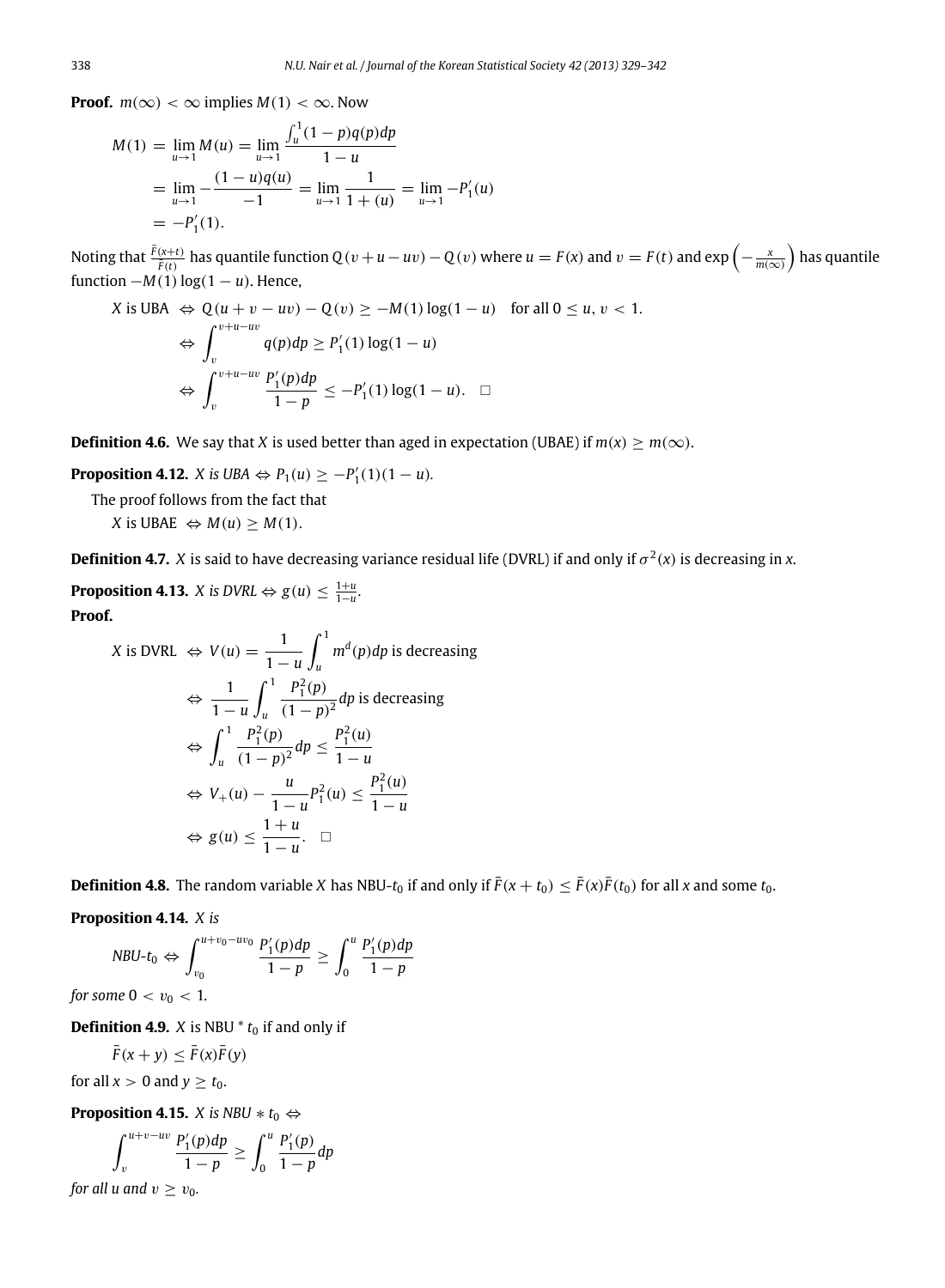<span id="page-10-1"></span>

#### <span id="page-10-0"></span>**5. Application to real data**

In this section we demonstrate, with the aid of a real data set, the application of the partial moment in the context of reliability analysis. The Arset data on the failure times of the 50 devices reported in [Lai](#page-13-15) [and](#page-13-15) [Xie](#page-13-15) [\(2006\)](#page-13-15) is utilized for the purpose; by first examining the Govindarajulu distribution specified by the quantile function in [Table 1](#page-3-0) as a model. To estimate the parameters of the model we use the method of L-moments by equating the first two L-moments

$$
L_1 = \frac{2\sigma}{\beta + 2}
$$

and

$$
L_2 = \frac{2\sigma\beta}{(\beta+2)(\beta+3)}
$$

with the sample L-moments

$$
\ell_1 = \binom{n}{1}^{-1} \sum_{i=1}^n x_{(i)}
$$
\n(5.1)

$$
\ell_2 = \frac{1}{2} {n \choose 2}^{-1} \sum_{i=1}^n \left\{ {i-1 \choose 1} - {n-i \choose 1} \right\} x_{(i)}
$$
(5.2)

where  $x_{(i)}$  is the ith order statistic and solve for  $\sigma$  and  $\beta$  from the resulting equations. This gives the estimates

 $\hat{\sigma} = 93.463$  and  $\hat{\beta} = 2.0915$ .

Dividing the data into 5 groups of 10 observations the goodness of fit test provides a chi-square value of 1.8, which does not reject the model. The estimate of the first partial moment from [Table 1](#page-3-0) is written as

<span id="page-10-2"></span>
$$
\hat{P}_1(u) = 45.6864 - 288.9407u^{2.0915} + 390.9545u^{3.0915} - 147.4940u^{4.0915}
$$
\n
$$
(5.3)
$$

A plot of  $\hat{P}_1(u)$  can be seen in [Fig. 1.](#page-10-1) A simple differentiation of [\(5.3\)](#page-10-2) and [Proposition 4.1,](#page-7-1) enables us to find that  $P_1(u)$ is concave in (0,0.353) and convex in (0.353,1) so that the hazard quantile function is bathtub-shaped. Similarly, from [Proposition 4.3,](#page-7-2) the mean residual quantile function of the model has a change point if

<span id="page-10-3"></span>
$$
\frac{d}{du}\frac{P_1(u)}{1-u} = \frac{(1-u)P_1'(u) + P_1(u)}{(1-u)^2} = 0.
$$
\n(5.4)

Using [\(5.3\),](#page-10-2) the condition [\(5.4\)](#page-10-3) simplifies to

$$
45.684 - 604.3195u^{1.0915} + 1524.0416u^{2.0915} - 1421.4543u^{3.0915} + 455.9784u^{4.0915} = 0.
$$

Solving we find the zero of  $(5.4)$  as

$$
u_0=0.12768
$$

so that the mean residual quantile function is initially increasing and then decreasing in *u*. A fair picture of the ageing properties of the devices are revealed from the analysis in terms of the partial mean  $P_1(u)$ .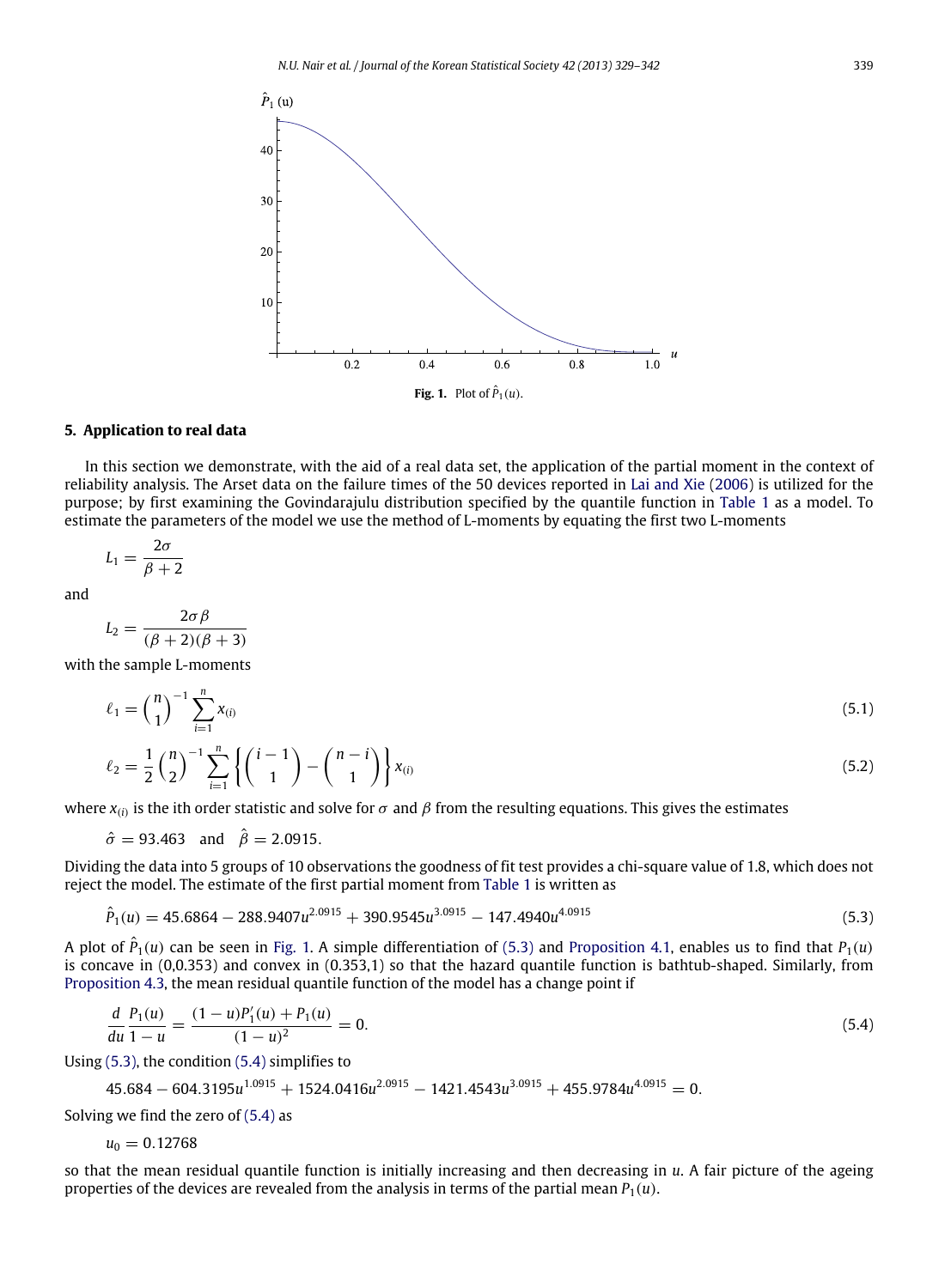#### <span id="page-11-0"></span>**6. Discussion**

There are situations in lifetime data analysis to compare the characteristic of two lifetime models. For example, if two manufacturers produce devices that serve the same purpose, the natural interest is to know which is more reliable. Stochastic orders enable us to globally compare two lifetime distributions in terms of their characteristics.

Recall that when *X* and *Y* are nonnegative random variables with finite expectations. We say that [\(Shaked](#page-13-16) [&](#page-13-16) [Shanthikumar,](#page-13-16) [2007\)](#page-13-16)

(i) *X* is smaller than *Y* in increasing convex order,  $X \leq_{i} Y$ , if and only if,

$$
\int_x^{\infty} \bar{F}_X(t)dt \leq \int_x^1 \bar{F}_Y(t)dt \quad \text{for all } t
$$

or equivalently

$$
\int_{u}^{1} Q_X(p) dp \le \int_{x}^{1} Q_Y(p) dp \tag{6.1}
$$

and

(ii) *X* is smaller than *Y* in excess wealth order  $X \leq_{ew} Y$  if and only if,

$$
\int_{Q_X(u)}^{\infty} \bar{F}_X(t)dt \leq \int_{Q_Y(u)}^{\infty} \bar{F}_Y(t)dt
$$

or in terms of quantile functions

<span id="page-11-1"></span>
$$
\int_{u}^{1} [Q_{X}(p) - Q_{X}(u)]dp \le \int_{u}^{1} [Q_{Y}(p) - Q_{Y}(u)]dp
$$
  
\n
$$
\Leftrightarrow \int_{u}^{1} Q_{X}(p)dp - (1 - u)Q_{X}(u) \le \int_{u}^{1} Q_{Y}(p)dp - (1 - u)Q_{Y}(u).
$$
\n(6.2)

It is worthwhile to observe that in the distribution function approach if  $\alpha(x)$  and  $\beta(x)$  are the partial mean of *X* and *Y*, the dominance of *Y* over *X* is denoted by  $X \leq_P Y$  and defined as  $\alpha(x) \leq \beta(x)$  for all *x*. Hence

$$
X \leq_P Y \Leftrightarrow X \leq_{icx} Y.
$$

On the other hand in the quantile formulation [\(6.2\)](#page-11-1) we define a partial order  $P_1$ ,  $X \leq_{P_1} Y$  as

<span id="page-11-2"></span>
$$
\int_{u}^{1} (1-p) q_X(p) dp \le \int_{u}^{1} (1-p) q_Y(p) dp.
$$
\n(6.3)

On integration by parts, [\(6.3\)](#page-11-2) becomes identical to [\(6.2\).](#page-11-1) Hence in this case

$$
X \leq_{P_1} Y \Leftrightarrow X \leq_{ew} Y.
$$

From Corollary 4.A.32 in [Shaked](#page-13-16) [and](#page-13-16) [Shanthikumar](#page-13-16) [\(2007\)](#page-13-16), the order  $\leq_{P_1}$  implies  $\leq_P$  if the lower end of the support of *X* is smaller than that of *Y*. The same reference also discussed elaborately the properties of  $\leq_{icx}$  and  $\leq_{e w}$  and its relationships with other orders are useful in reliability.

The quantile functions and characteristics based on them are extensively used in financial mathematics and financial risk management. When *X* represents the potential loss or risk a firm incurs in a business policy, the maximum possible loss which does not exceed with a high probability  $\alpha$  (called the confidence level) is given by the value at risk function given by

$$
Va R_{\alpha} = Q_X(\alpha),
$$

the quantile function. On the other hand the expected loss incurred by the firm when the loss exceeds the value at risk is

$$
C Va R_{\alpha} = E(X|X > Va R_{\alpha})
$$
  
=  $Q(\alpha) + \frac{1}{1 - \alpha} P_1(\alpha)$ 

which is in terms of the partial mean. In addition,  $P_1(u)$  is related to the well known Lorenz curve, Gini index, Bonferroni curve used in economics and to the Leimkuhler curve and the bibliometric analysis. These and other field of applications of partial moments will be reported in a separate work.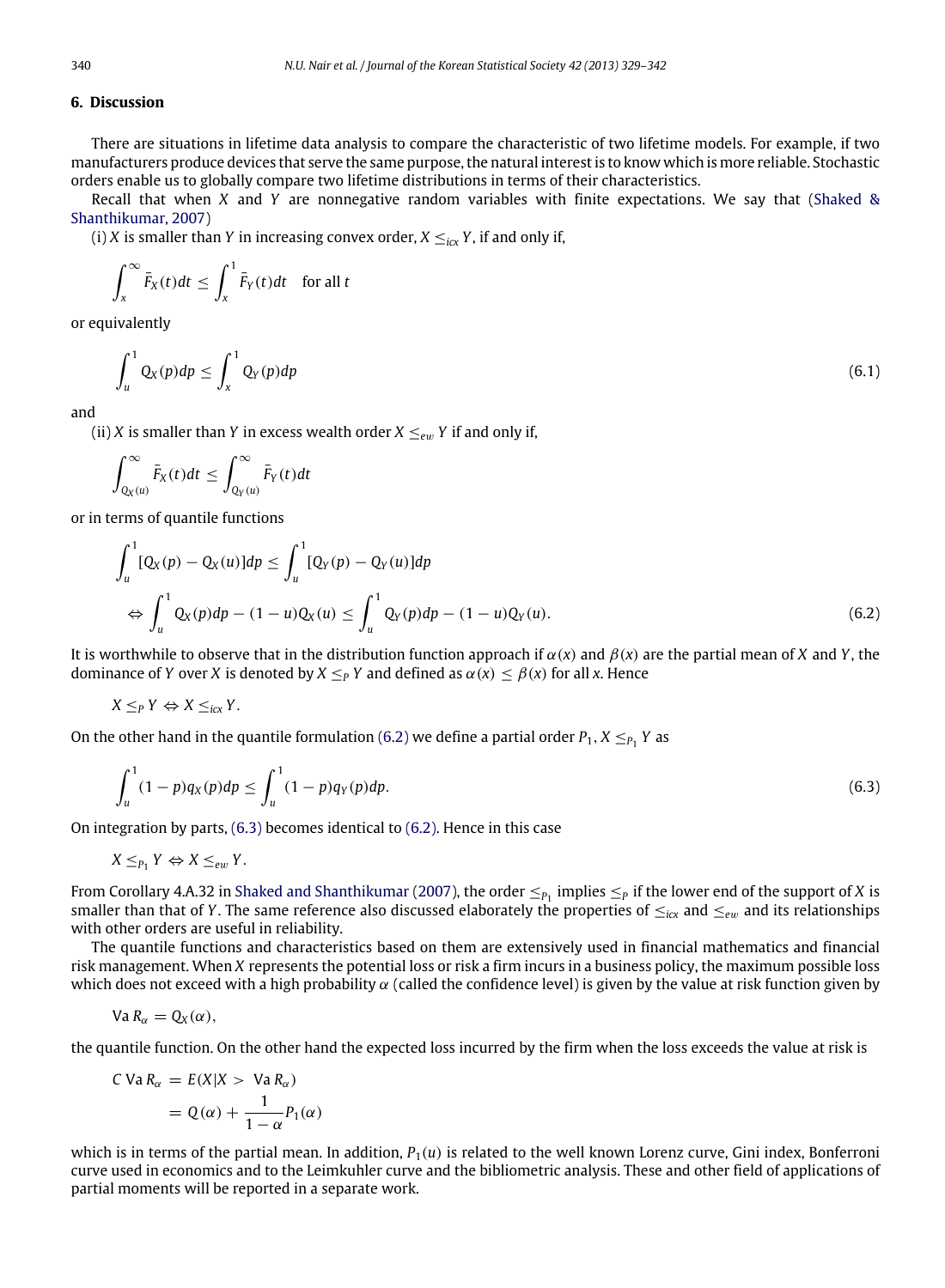#### <span id="page-12-7"></span>**Appendix**

**Proof of (2.7).**

$$
P_2(u) = \int_u^1 (Q(p) - Q(u))^2 dp
$$
  
= 
$$
\int_u^1 Q^2(p) dp - 2Q(u) \int_u^1 Q(p) dp + (1 - u)Q^2(u).
$$

Differentiating the above,

$$
P'_{2}(u) = -Q^{2}(u) - [2Q(u)(-Q(u)) + 2q(u) \int_{u}^{1} Q(p)dp] + 2(1-u)Q(u)q(u) - Q^{2}(u)
$$
  
\n
$$
= -2q(u) \int_{u}^{1} Q(p)dp + 2(1-u)Q(u)q(u)
$$
  
\n
$$
= -2q(u)[P_{1}(u) + (1-u)Q(u)] + 2(1-u)Q(u)q(u)
$$
  
\n
$$
= -2q(u)P_{1}(u) = \frac{2P_{1}(u)P'_{1}(u)}{1-u}, \text{ using (2.9).} \quad \Box
$$
\n(A.1)

**Proof of (2.8).**

<span id="page-12-9"></span>
$$
V_1(u) = \int_u^1 [Q(p) - Q(u)]^2 dp - P_1^2(u)
$$
  
= 
$$
\int_u^1 Q^2(p) dp - 2Q(u) \int_u^1 Q(p) dp + (1 - u)Q^2(u) - P_1^2(u)
$$
  
= 
$$
\int_u^1 Q^2(p) dp - 2Q(u)[P_1(u) + (1 - u)Q(u)] + (1 - u)Q^2(u) - P_1^2(u)
$$
  
= 
$$
\int_u^1 Q^2(p) dp + uQ^2(u) - (Q(u) + P_1(u))^2.
$$

**Proof of (2.10).**

<span id="page-12-10"></span>
$$
V_{+}(u) = P_{2}(u) - P_{1}^{2}(u)
$$
  
\n
$$
V'_{+}(u) = P'_{2}(u) - 2P_{1}P'_{1}(u)
$$
  
\n
$$
= \frac{2uP_{1}(u)P'_{1}(u)}{1-u}
$$
, using (A.1).  $\square$  (A.2)

**Proof of (2.11).** From [\(A.2\)](#page-12-10)

$$
V(u) = -\int_{u}^{1} \frac{2pP_1(p)P'_1(p)}{1-p} dp
$$
  
= 
$$
-\int_{u}^{1} \frac{p}{1-p} \frac{d}{dp}(P_1^2(p)) dp
$$

 $(2.11)$  is obtained by integrating by parts the right side of the above.  $\Box$ 

#### **References**

<span id="page-12-2"></span>Abraham, B., Nair, N. U., & Sankaran, P. G. (2007). Characterizations of some continuous distributions by properties of partial moments. *Journal of the Korean Statistical Society*, *36*, 357–365.

<span id="page-12-3"></span>Chong, K. M. (1977). On characterization of exponential and geometric distributions by expectations. *Journal of the American Statistical Association*, *72*, 160–161.

- <span id="page-12-5"></span><span id="page-12-0"></span>Denuit, M. (2002). s-convex extrema, Taylor type expansions and stochastic approximations. Scandinavian Actuarian Journal, 1, 45–67.<br>Freimer, M., Mudholkar, S., Kollia, G., & Lin, C. T. (1998). A study of the generalized l
- 3547–3567.

<span id="page-12-6"></span>Gilchrist, W. (2000). *Statistical modelling with quantile functions*. Florida: Chapman and Hall, CRC.

- <span id="page-12-4"></span>Gupta, R. C. (2007). Role of equilibrium in reliability studies. *Probability in the Engineering and Informational Sciences*, *21*, 315–334.
- <span id="page-12-1"></span>Gupta, P. L., & Gupta, R. C. (1983). On the moments of residual life in reliability and some characterization results. *Communications in Statistics, Theory and Methods*, *12*, 449–461.
- <span id="page-12-8"></span>Gupta, R. C., & Kirmani, S. N. U. A. (2000). Residual coefficient of variation and some characterization results. *Journal of Statistical Planning and Inference*, *91*, 23–31.